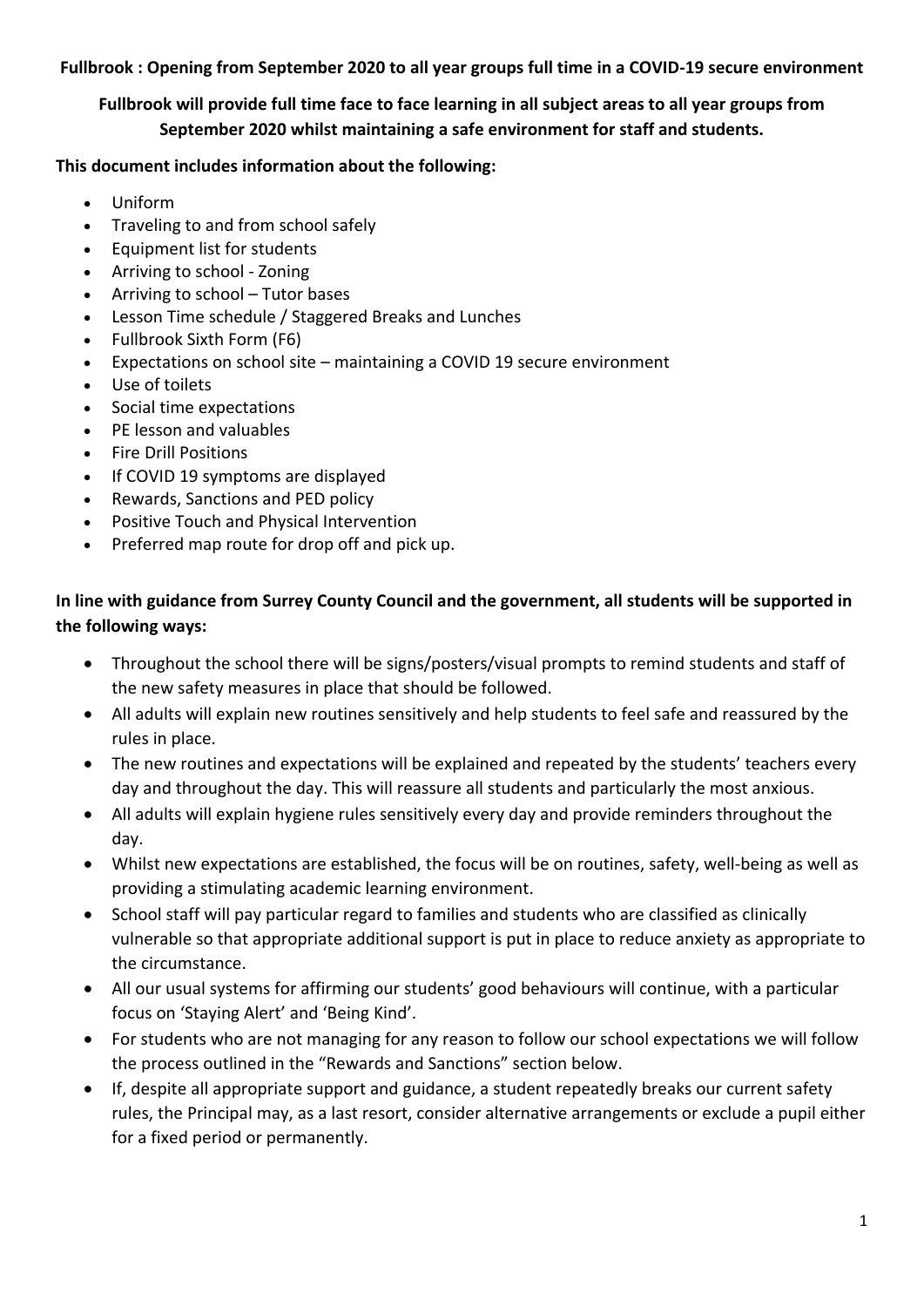## **Support for students who have additional or special educational needs**

 All students with Special Educational Needs will have their individual support plan/proactive behaviour plan /risk assessment reviewed in light of the new circumstances and provision will be made to support their needs.

# **Uniform**

 Students are expected to wear full uniform in a smart and professional manner – please refer to the school website under the parents drop down menu.

# **Travelling to and from school**

- Please use the attached link for travel guidance set out by the Department for Transport. <https://www.gov.uk/guidance/coronavirus-covid-19-safer-travel-guidance-for-passengers>
- Wearing a face covering has been compulsory on public transport across the UK since June 15
- Wearing a face covering helps reduce the spread of coronavirus.
- If you son/daughter requires a face mask for travelling on public transport, please refer to the links below for government guidelines on using and creating your own face masks. <https://www.gov.uk/government/publications/staying-safe-outside-your-home> <https://www.gov.uk/government/publications/how-to-wear-and-make-a-cloth-face-covering>
- For detailed advice on donning and doffing a PPE facemask please use the video link provided below[:](https://www.youtube.com/watch?v=Ez4Wfqqq0fc)

<https://www.youtube.com/watch?v=Ez4Wfqqq0fc> <https://www.youtube.com/watch?v=U3dHGOHQB24>

# **School Bus**

- The Yellow bus service has been withdrawn by Runnymede Borough council who subsidise the service. They are working on introducing a new more cost effective service to offer to parents later in 2021 but due to COVID 19, it is likely to be delayed. We will provide more information once we receive it.
- Arrangements must be made for travel to school via car or bicycle. If this presents a problem, parents should contact the school on [info@fullbrook.surrey.sch.uk](mailto:info@fullbrook.surrey.sch.uk) which will be monitored periodically during the holidays.

# **Public Bus operated by Falcon buses**

- The only bus running at present is the 456. Link to timetable below. <https://bustimes.org/services/456-staines-chertsey-addlestone-woking> .
- Running a normal timetable from 11am-2pm, then a reduced services every 2 hours.

Falcon Bus have issued the below rules:

- Don't use if you don't have to
- Ideally passengers must wear a mask not essential but preferable
- Passengers must only sit on window seat unless with a member of their family in the same household, whereby they can then sit on the aisle seat.
- Maximum number 12
- Exact fare as driver will not handle cash
- Sanitise prior entering the bus and after leaving
- To alert the driver to stop same rule applies- press the buzzer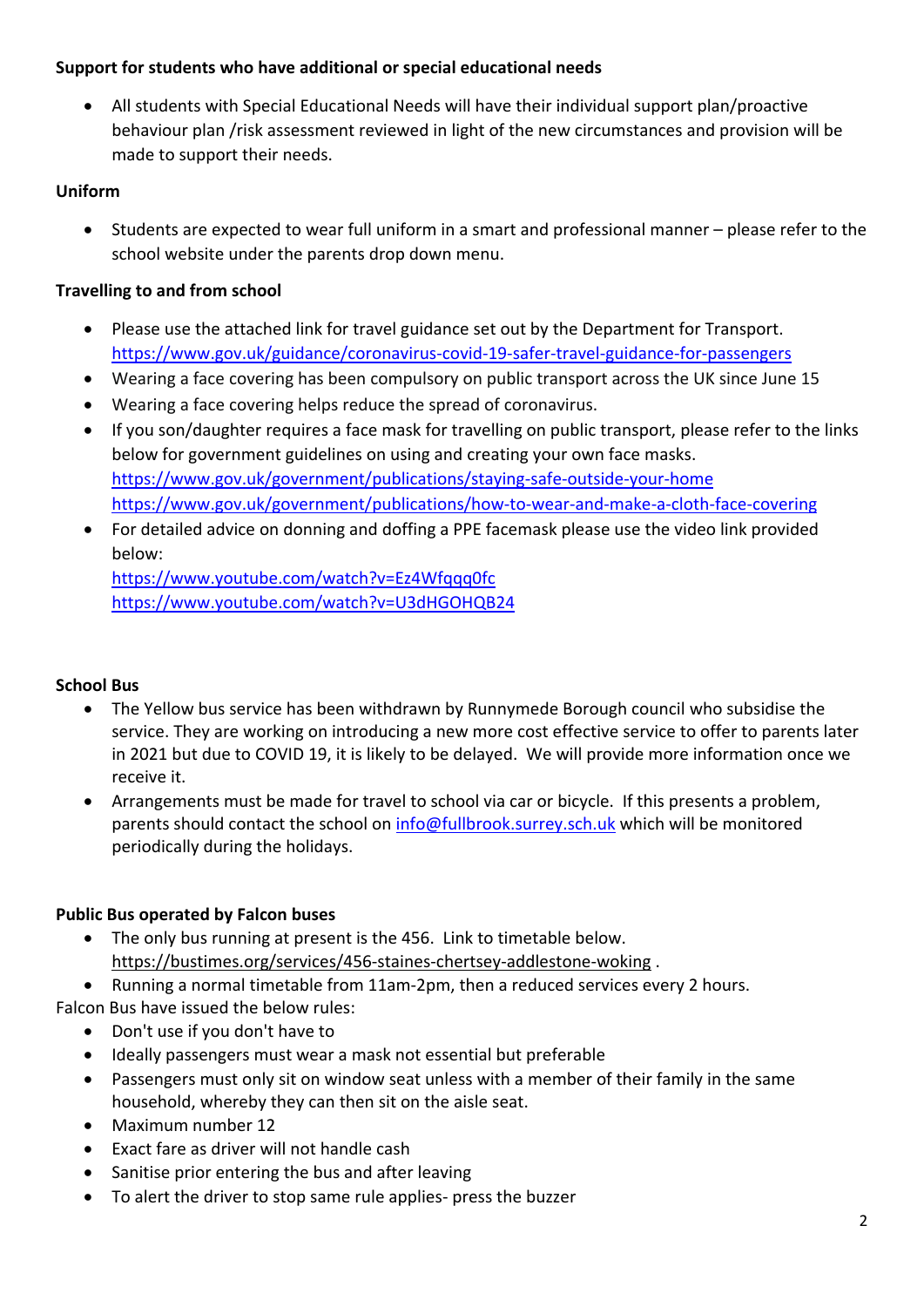## **Trains**

- Communication has been made to the Senior Regional Development Manager at Southern Western Railway and we are awaiting information on revised timetable arrangements; the email address is [stakeholders@swrailway.com](mailto:stakeholders@swrailway.com)
- Southern Western timetables are available here: [https://www.southwesternrailway.com/plan-my](https://www.southwesternrailway.com/plan-my-journey/coronavirus-temporary-timetable)[journey/coronavirus-temporary-timetable](https://www.southwesternrailway.com/plan-my-journey/coronavirus-temporary-timetable)

# **Drop off by car**

- Students should be dropped off to school and collected at the appropriate time. Do not drive onto school site but use one of the surrounding side streets to drop off and pick up.
- Please use the one way system by driving down Selsdon Road and leaving via Keston Avenue. (Please see map at the end of this document for preferred route).

# **Cycling to school**

- Students can still cycle to school.
- Cycling permits will be required and arrangements for these will be made in Sept
- All safety checks must be carried out before students begin their cycle journey to school.
- Students must wear a cycle helmet at all times, adhere to the highway code and disembark from bikes on entering the school site.
- The bicycle shed will be open for students to lock their bikes safely on site.
- Only one student allowed in the bike shed at any one time.
- Students must queue 2 metres apart outside the bike sheds in the marked area.
- Students must not touch another person's cycling equipment.

# **Walking to school**

- If students are walking to school they must adhere to government guidelines on social distancing at all times.
- It is vital for the safety of our whole community that students do not mix with each other or breach social distancing guidelines when walking to and from school.

# **Equipment list for lessons**

- Students are advised to limit the amount of equipment they bring onsite to essentials to avoid transference of the virus (e.g. lunch box, hat, coat, books, stationery, mobile phone, bag)
- Students must bring the following stationary to school: Pen, Pencil, Ruler, Eraser, Sharpener, Calculator, Highlighter, Compass, Protractor and glue stick.
- To prevent transmission of COVID 19, equipment cannot be loaned or shared.
- Tutors will carry out equipment checks every morning. Parents may be contacted if a student does not have the necessary equipment for school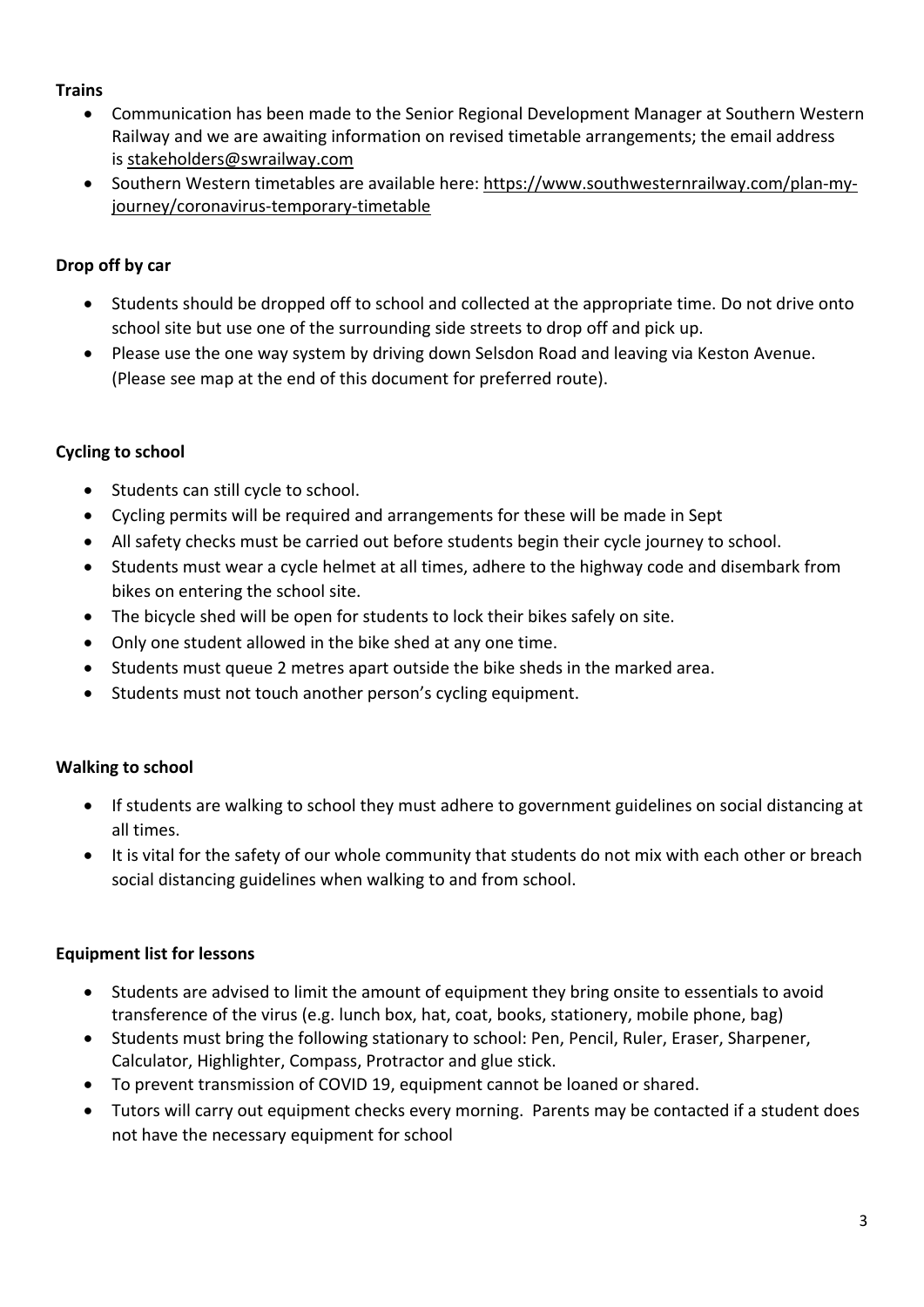## **Arrival to school and Zoning**

 Year groups will arrive at the front gate at their allocated time and follow a specific route to their zone where they will go straight into their classrooms.

|                     | Year 7         | Year 8         | Year 9         | Year 10 | Year 11 | F <sub>6</sub>  |
|---------------------|----------------|----------------|----------------|---------|---------|-----------------|
|                     | E <sub>1</sub> | W1             | C <sub>2</sub> | 11      | 19      | N <sub>2</sub>  |
|                     | E <sub>2</sub> | W <sub>2</sub> | C4             | 12      | 20      | S <sub>9</sub>  |
| 3                   | E <sub>3</sub> | W <sub>3</sub> | C <sub>6</sub> | 13      | 21      | S10             |
| $\overline{4}$      | E4             | W4             | C <sub>8</sub> | 14      | 22      | S11             |
| 5                   | E <sub>5</sub> | 27             | C <sub>9</sub> | 15      | 33      | <b>S12</b>      |
| 6                   | E <sub>6</sub> | 29             | C10            | 16      | 34      | <b>S13</b>      |
|                     | E7             | 31             | C13            | 17      | 35      | GS1             |
| 8                   | E12            | <b>S20</b>     | C16            | 18      | 36      | GS <sub>2</sub> |
| 9                   |                |                |                |         |         | <b>ISR</b>      |
| Primary IT<br>rooms | 4              |                |                | 10      |         |                 |

Zones are as follows:

| <b>Break Area</b> |            |            |            |            |            |         |
|-------------------|------------|------------|------------|------------|------------|---------|
| Reuse of          |            |            |            |            |            |         |
| playgrounds       |            |            |            |            |            |         |
| is possible       |            |            |            |            |            | F6 Area |
| due to            | East block | Lower back | Lower back | Upper back | Upper back |         |
| staggered         | playground | playground | playground | playground | playground |         |
| break and         |            |            |            |            |            |         |
| lunchtimes        |            |            |            |            |            |         |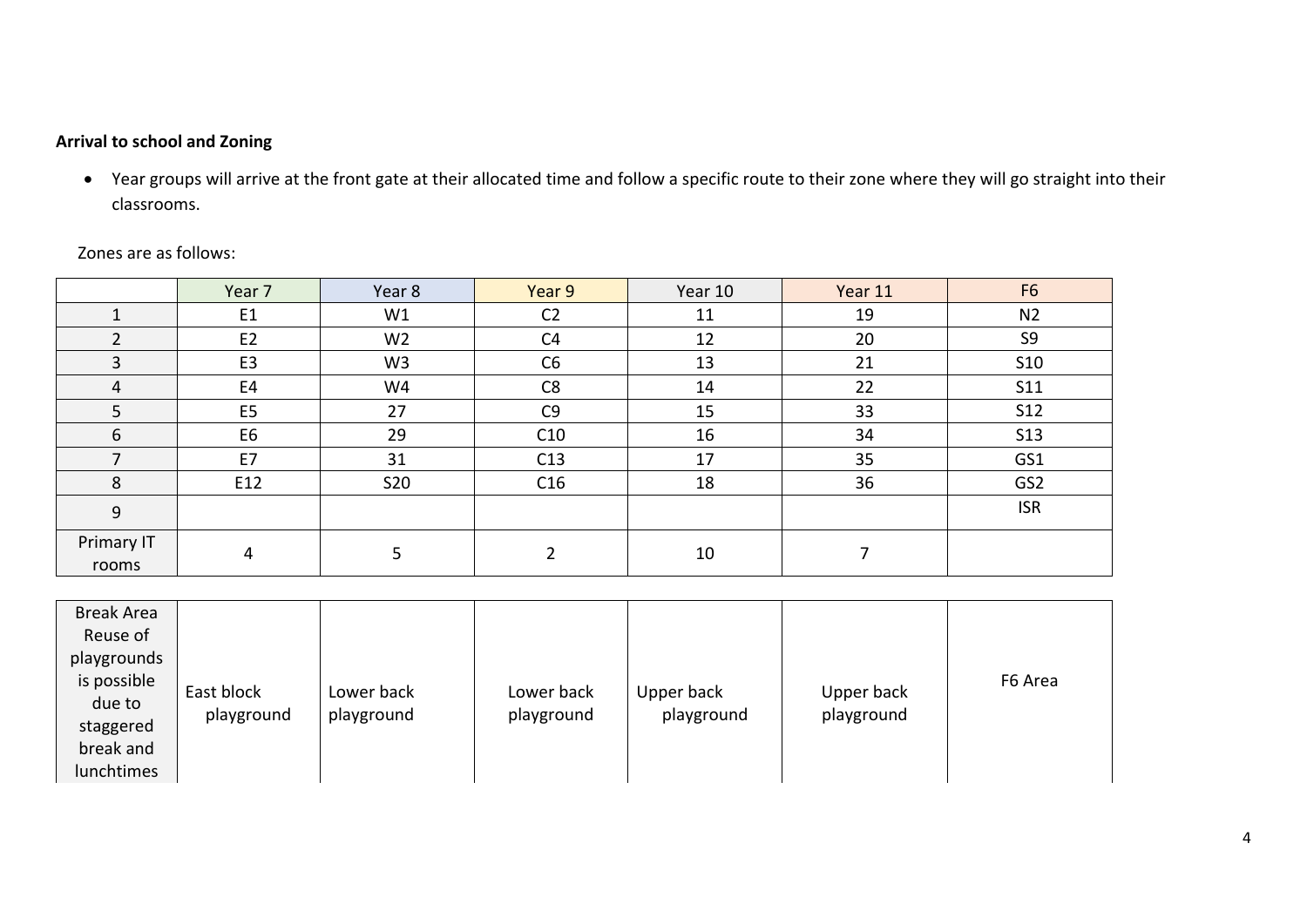### **Arrival to school - tutor bases**

|                                                       | <b>Director of F6: Mr T Clouston</b><br>Assistant Directors of F6: Miss C Taylor/Mr J Czaplicki                                              |                                               |                                     |                                                                       |                                                                     |                                                         |                                         |                                                                                         |                                           |                                                  |                                                        |                                                    |                                                         |                                                                  |                                  |
|-------------------------------------------------------|----------------------------------------------------------------------------------------------------------------------------------------------|-----------------------------------------------|-------------------------------------|-----------------------------------------------------------------------|---------------------------------------------------------------------|---------------------------------------------------------|-----------------------------------------|-----------------------------------------------------------------------------------------|-------------------------------------------|--------------------------------------------------|--------------------------------------------------------|----------------------------------------------------|---------------------------------------------------------|------------------------------------------------------------------|----------------------------------|
| Year 12/13<br>Mrs J Mawson<br>511                     | <b>Year 12/13</b><br>Year 12/13<br>Year 12/13<br>Mrs S Skeppeston<br>Mrs C Reidie<br>Ms A Learnant<br>\$16<br>Group Study 1<br>Group Study 2 |                                               |                                     | Year 12/13<br>Mr C Davies<br>N <sub>2</sub>                           | Year 12/13<br>Year 12/13<br>Mrs C Smith<br>Miss J Pike<br>59<br>510 |                                                         |                                         | Year 12/13<br>Year 12/13<br><b>Miss E Mason</b><br><b>Miss E Lawrence</b><br>513<br>512 |                                           | Year 12/13<br>MrJ Buderd,<br>ISR                 |                                                        | Year 12/13<br>Mrs L Pettinato<br>\$15              |                                                         |                                                                  |                                  |
|                                                       | Pastoral and House System Lead: Mr D Stent<br>House Coordinators: Mr C Simmonds & Miss R Morrish                                             |                                               |                                     |                                                                       |                                                                     |                                                         |                                         |                                                                                         |                                           |                                                  |                                                        |                                                    |                                                         |                                                                  |                                  |
|                                                       |                                                                                                                                              |                                               |                                     |                                                                       |                                                                     |                                                         |                                         |                                                                                         |                                           |                                                  |                                                        |                                                    |                                                         |                                                                  |                                  |
| <b>11 CKF</b><br>Miss C Fay<br>20                     | <b>11 EYR</b><br><b>Ms E Babone</b><br>22                                                                                                    | 11 HZS<br><b>Ms H Sauer</b><br>21             | 11 LYJ<br><b>Mr L</b> Johnson<br>36 |                                                                       | 11JT<br><b>Mrs J Tice</b><br>10                                     | <b>11 SYA</b><br>Ms S Asghar<br>6                       | 11 CVB<br>Miss C Boyadiian<br>19        |                                                                                         | 11 DLZ<br>Mrs D Limpus,<br>$\overline{ }$ | <b>11 SAE</b><br>Mr S Evans<br>34                | 11 AMM<br>Mrs Marshall /<br>Mrs Wright<br>$\ddot{a}$   | 11 IYG<br>Mr1 Gueve/<br><b>Mrs C Cobbold</b><br>33 | 11 RVS<br>Mr R Van Schubert<br>35                       | Mr J Baker<br>Mr R Smith<br><b>Mrs R Tipping</b><br>Mr N Blamley |                                  |
| <b>10 WRS</b><br>Mr W Salisbury /<br>Mrs R Gill<br>11 |                                                                                                                                              | <b>10 PAS</b><br>Mrs P Aldoo Sarkodie,<br>12  |                                     | <b>10 CYA</b><br><b>Miss C Andrews</b><br>13                          |                                                                     | 10 RZS<br>Ms R Sacsfield<br>14                          | <b>10 HXT</b><br>Miss H Threbeld.<br>15 |                                                                                         |                                           | 10 PRH<br>Mr P Hughes<br>16                      | 10 KSB<br>Ms K Billingham /<br><b>Mrs J Daws</b><br>17 |                                                    | 10 JAR<br>Mr J Rayne<br>18                              | Mrs L Stewart<br>Mr N Griffith<br>Miss SJ Culley.                | Group<br>Tutter                  |
| 9 KZS<br>Miss K Shukla<br>C2                          |                                                                                                                                              | 9 SLP<br><b>Miss S Pepper</b><br>C4           |                                     | 9 ADN<br>Mr A Noakes<br>C6                                            |                                                                     | <b>BJHJ</b><br>Mrs J Johnson/<br>Mrs S Allen<br>C8      | 9 HJE<br>Miss H Edis<br>C9              |                                                                                         |                                           | 9 RER<br>Mrs B Robinson /<br>Mr S Keepes.<br>C10 | 9 RTB<br><b>Mr R Borgars</b><br>C13                    |                                                    | 9 ESH<br>Mrs L Hanham.<br>C16                           | <b>Miss E Williams</b><br>Miss J Taylor<br>Mr S Doussoux         | ream Tutor<br>Group<br>Ğ         |
| 8 AZC<br><b>Mrs A Connolly</b><br>W1                  |                                                                                                                                              | 8 JRH<br><b>MrJ Hancock</b><br>W <sub>2</sub> |                                     | 8 RKL<br><b>Miss R Lloyd</b><br>W3                                    |                                                                     | 8 KMR<br><b>Ms K Reading/</b><br><b>Ms B Kerr</b><br>W4 | 8 TPH<br>Mr T Hillman<br>27             |                                                                                         |                                           | 8 RAD<br>Mr R Dyer<br>29                         | 8 RYM<br><b>Ms R Morrish</b><br>31                     |                                                    | 8 STG<br>Miss S Gillard /<br><b>Miss N Khan</b><br>\$20 | Mr D Stent<br>Mr N Jones<br>Miss M Jack                          | <b>Tutor Group</b><br>Group<br>Ğ |
| 7 NZV<br>Mrs N Mashisht<br>E1                         |                                                                                                                                              | 7 KG1<br><b>Miss K Grundy</b><br>E3           |                                     | <b>7 RHP</b><br><b>Miss R Park</b><br>(Mr S Keepes, 1,6)<br><b>E5</b> |                                                                     | 7 MZO<br>Mrs M Olomo<br>ET                              | 7 PAD<br>Mr P Dilmaghani<br>E2          |                                                                                         |                                           | 7 HES<br>Mrs H Spacke /<br>Mrs J Teals<br>E4     | 7 TD1<br>Mr T Deane<br>E6                              |                                                    | 7 RXT<br>Miss R Tume /<br>Mrs C Pantling<br>E12         | Mr S Manley<br>Mr S Wright<br><b>Miss M Scott</b>                | Group<br>Tuttor                  |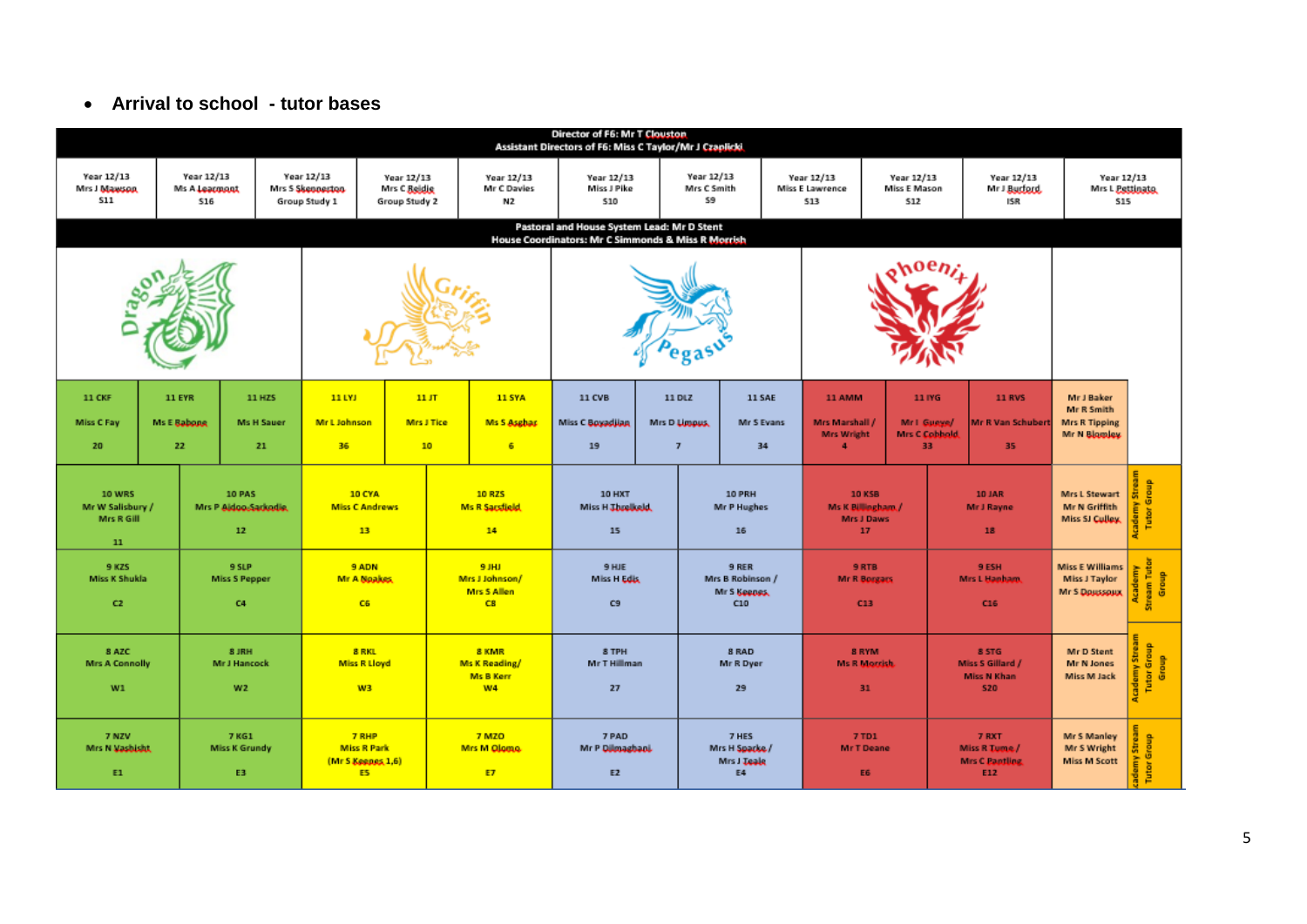# Tutor Group changes in Year 8 - 10

| Old Tutor Group | Old Tutor           | New Tutor Group | <b>New Tutor</b>       | Tutor          |
|-----------------|---------------------|-----------------|------------------------|----------------|
|                 |                     |                 |                        | Room           |
| 7 Dragon AZC    | <b>Mrs Connolly</b> | 8 Dragon AZC    | <b>Mrs Connolly</b>    | W <sub>1</sub> |
| 7 Dragon PJS    | Mrs Sornum          | 8 Dragon JRH    | Mr Hancock             | W <sub>2</sub> |
| 7 Griffin RKL   | Miss Lloyd          | 8 Griffin RKL   | Miss Lloyd             | W <sub>3</sub> |
| 7 Griffin KMR   | <b>Mrs Reading</b>  | 8 Griffin KMR   | Mrs Reading/Miss Kerr  | W <sub>4</sub> |
| 7 Pegasus TPH   | Mr Hillman          | 8 Pegasus TPH   | Mr Hillman             | 27             |
| 7 Pegasus RAD   | Mr Dyer             | 8 Pegasus RAD   | Mr Dyer                | 29             |
| 7 Phoenix RYM   | <b>Miss Morrish</b> | 8 Phoenix RYM   | <b>Miss Morrish</b>    | 31             |
| 7 Phoenix STG   | <b>Miss Gillard</b> | 8 Phoenix STG   | Miss Gillard/Miss Khan | <b>S20</b>     |

| Old Tutor Group | Old Tutor            | New Tutor Group | <b>New Tutor</b>       | Tutor           |
|-----------------|----------------------|-----------------|------------------------|-----------------|
|                 |                      |                 |                        | Room            |
| 8 Dragon MZS    | <b>Miss Simmonds</b> | 9 Dragon KZS    | <b>Miss Shukla</b>     | C <sub>2</sub>  |
| 8 Dragon SLP    | <b>Miss Pepper</b>   | 9 Dragon SLP    | <b>Miss Pepper</b>     | C <sub>4</sub>  |
| 8 Griffin ADN   | <b>Mr Noakes</b>     | 9 Griffin ADN   | <b>Mr Noakes</b>       | C6              |
| 8 Griffin JHJ   | Mrs Johnson          | 9 Griffin JHJ   | Mrs Johnson/Mrs Allen  | C <sub>8</sub>  |
| 8 Pegasus HJE   | <b>Miss Edis</b>     | 9 Pegasus HJE   | <b>Miss Edis</b>       | C <sub>9</sub>  |
| 8 Pegasus VBT   | Mrs Tabrizi          | 9 Pegasus RER   | Mrs Robinson/Mr Keenes | C10             |
| 8 Phoenix RTB   | Mr Borgars           | 9 Phoenix RTB   | Mr Borgars             | C <sub>13</sub> |
| 8 Phoenix ESH   | Mrs Hanham           | 9 Phoenix ESH   | Mrs Hanham             | C <sub>16</sub> |

| Old Tutor Group | <b>Old Tutor</b>    | <b>New Tutor Group</b> | <b>New Tutor</b>       | Tutor |
|-----------------|---------------------|------------------------|------------------------|-------|
|                 |                     |                        |                        | Room  |
| 9 Dragon RG     | Mrs Gill            | 10 Dragon WRS          | Mr Salisbury/Mrs Gill  | 11    |
| 9 Dragon PAS    | Mrs Aidoo-Sarkodie  | 10 Dragon PAS          | Mrs Aidoo-Sarkodie     | 12    |
| 9 Griffin CYA   | <b>Miss Andrews</b> | 10 Griffin CYA         | <b>Miss Andrews</b>    | 13    |
| 9 Griffin RZS   | <b>Ms Sarsfield</b> | 10 Griffin RZS         | <b>Miss Sarsfield</b>  | 14    |
| 9 Pegasus PAD   | Mr Dilmaghani       | 10 Pegasus HXT         | <b>Miss Threlkeld</b>  | 15    |
| 9 Pegasus SXK   | Mr Keenes           | 10 Pegasus PRH         | Mr Hughes              | 16    |
| 9 Phoenix KSB   | Ms Billingham       | 10 Phoenix KSB         | Ms Billingham/Mrs Daws | 17    |
| 9 Phoenix AZT   | Mr Thapa            | 10 Phoenix JAR         | Mr Rayne               | 18    |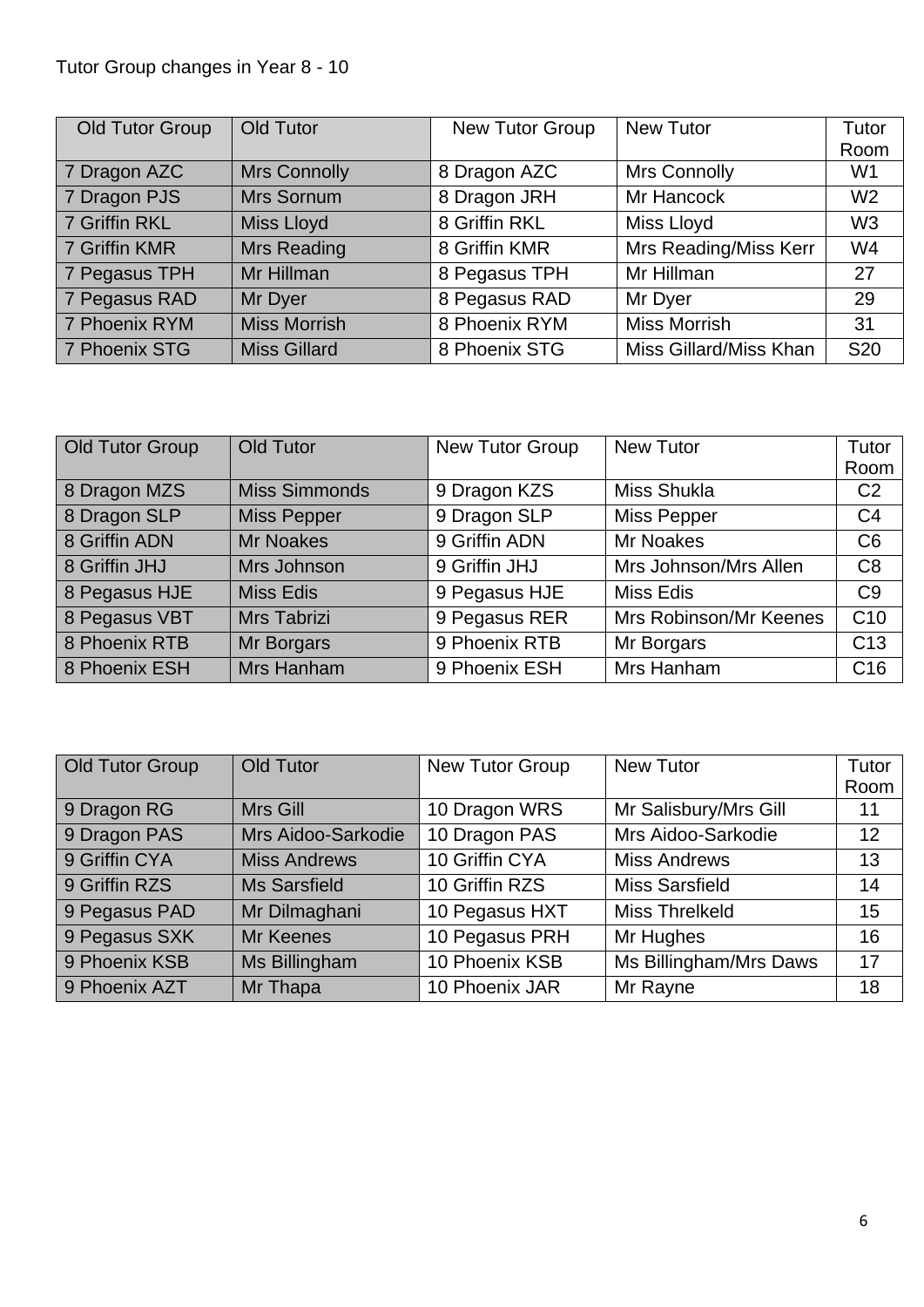# **Arrivals, Staggered Break and Lunch Times, and Lesson Time Schedule**

To achieve the necessary staggering, there are some differences in lesson times and the necessity for one year group to have a break for lunch **during** their P4 lesson. Lesson time variations have been kept to the minimum possible but are unavoidable to facilitate the requirements of the staggered lunch times.

| Year<br>8.30-9.00               | 9.00-10.00                                | 10.00-11.00            | 11.00-12.00                                                                                                                                                                                                                     | 12.00-13.00             | 13.00-14.00          | 14.00-15.00              | 15.00-15.30 |
|---------------------------------|-------------------------------------------|------------------------|---------------------------------------------------------------------------------------------------------------------------------------------------------------------------------------------------------------------------------|-------------------------|----------------------|--------------------------|-------------|
| $1 \t2 \t3 \t4 \t5 \t6 \t7 \t8$ |                                           |                        | 9 10 11 2 13 4 5 6 67 68 69 70 71 72 73 74 9 20 21 22 23 24 25 26 27 28 29 30 31 32 33 34 35 36 37 38 39 40 41 42 43 44 45 46 47 48 49 50 51 52 53 54 55 57 58 59 60 61 62 63 64 65 66 67 68 69 70 71 72 73 74 75 76 77 78 79 8 |                         |                      |                          |             |
|                                 |                                           |                        | 50 <sup>°</sup>                                                                                                                                                                                                                 |                         | 65                   |                          |             |
|                                 |                                           |                        | 50 <sub>2</sub>                                                                                                                                                                                                                 |                         | 65                   | 55 <sub>o</sub>          |             |
|                                 |                                           |                        |                                                                                                                                                                                                                                 | 65                      |                      | 65                       |             |
| $\sqrt{2}$                      |                                           |                        |                                                                                                                                                                                                                                 |                         | 55                   | 65 <sub>0</sub>          |             |
| 11                              |                                           |                        |                                                                                                                                                                                                                                 | 65                      |                      | 65                       |             |
|                                 |                                           |                        |                                                                                                                                                                                                                                 |                         |                      |                          |             |
| $\frac{1}{3}$                   |                                           |                        |                                                                                                                                                                                                                                 |                         |                      |                          |             |
|                                 |                                           |                        |                                                                                                                                                                                                                                 |                         |                      |                          |             |
| Period 4<br>Period 5            | Times for Tutor time/Break/Lunch / Finish |                        |                                                                                                                                                                                                                                 |                         |                      |                          |             |
|                                 | Year 7                                    | Year 8                 | Year 9                                                                                                                                                                                                                          | Year 10                 | Year 11              | F6 (Yr 12/13)            |             |
| <b>Tutor time</b>               | $8.30 - 9$                                | $8.30 - 9$             | $8.40 - 9$                                                                                                                                                                                                                      | $8.40 - 9$              | $8.30 - 9$           | Tuesday and Thursday - 8 |             |
|                                 |                                           |                        |                                                                                                                                                                                                                                 |                         |                      | Mon/Wed/Fri-9am          |             |
| <b>Break</b>                    | $10 - 10.20$                              | $10 - 10.20$           | $11 - 11.20$                                                                                                                                                                                                                    | $10 - 10.20$            | $11 - 11.20$         | $11 - 11.20$             |             |
| Lunch                           | $12.10 - 12.30$ canteen                   | $12.10 - 12.35$ social | $1.25 - 1.45$ canteen                                                                                                                                                                                                           | $12.35 - 1$ social time | $1.25 - 1.50$ social | Dependant on when their  |             |
|                                 | $12.30 - 12.55$ social                    | time outside           | $1.45 - 2.10$ social time                                                                                                                                                                                                       | outside                 | time outside         | timetabled lessons fall  |             |
|                                 | time outside                              | $12.35 - 12.55$        | outside                                                                                                                                                                                                                         | $1 - 1.20$ canteen      | $1.50 - 2.10$        |                          |             |
|                                 |                                           | canteen                |                                                                                                                                                                                                                                 |                         | canteen              |                          |             |
| Finish                          | 2.55                                      | 2.55                   | 3.15                                                                                                                                                                                                                            | 3.05                    | 3.15                 | 3                        |             |

| Period 1            | <b>Break</b>  |                   |
|---------------------|---------------|-------------------|
| Period <sub>2</sub> | Tutor         |                   |
| Period 3            | Canteen Lunch | Social Area Lunch |
| Period 4            |               |                   |
| Period 5            |               |                   |

|                   | Year 7                 | Year 8                 | Year 9                    | Year 10                 | Year 11              | F6 (Yr 12/13)                |
|-------------------|------------------------|------------------------|---------------------------|-------------------------|----------------------|------------------------------|
| <b>Tutor time</b> | $8.30 - 9$             | $8.30 - 9$             | $8.40 - 9$                | $8.40 - 9$              | $8.30 - 9$           | Tuesday and Thursday $-8.35$ |
|                   |                        |                        |                           |                         |                      | Mon/Wed/Fri-9am              |
| <b>Break</b>      | $10 - 10.20$           | $10 - 10.20$           | $11 - 11.20$              | $10 - 10.20$            | $11 - 11.20$         | $11 - 11.20$                 |
| Lunch             | 12.10 - 12.30 canteen  | $12.10 - 12.35$ social | $1.25 - 1.45$ canteen     | $12.35 - 1$ social time | $1.25 - 1.50$ social | Dependant on when their      |
|                   | $12.30 - 12.55$ social | time outside           | $1.45 - 2.10$ social time | outside                 | time outside         | timetabled lessons fall      |
|                   | time outside           | $12.35 - 12.55$        | outside                   | $1 - 1.20$ canteen      | $1.50 - 2.10$        |                              |
|                   |                        | canteen                |                           |                         | canteen              |                              |
| <b>Finish</b>     | 2.55                   | 2.55                   | 3.15                      | 3.05                    | 3.15                 |                              |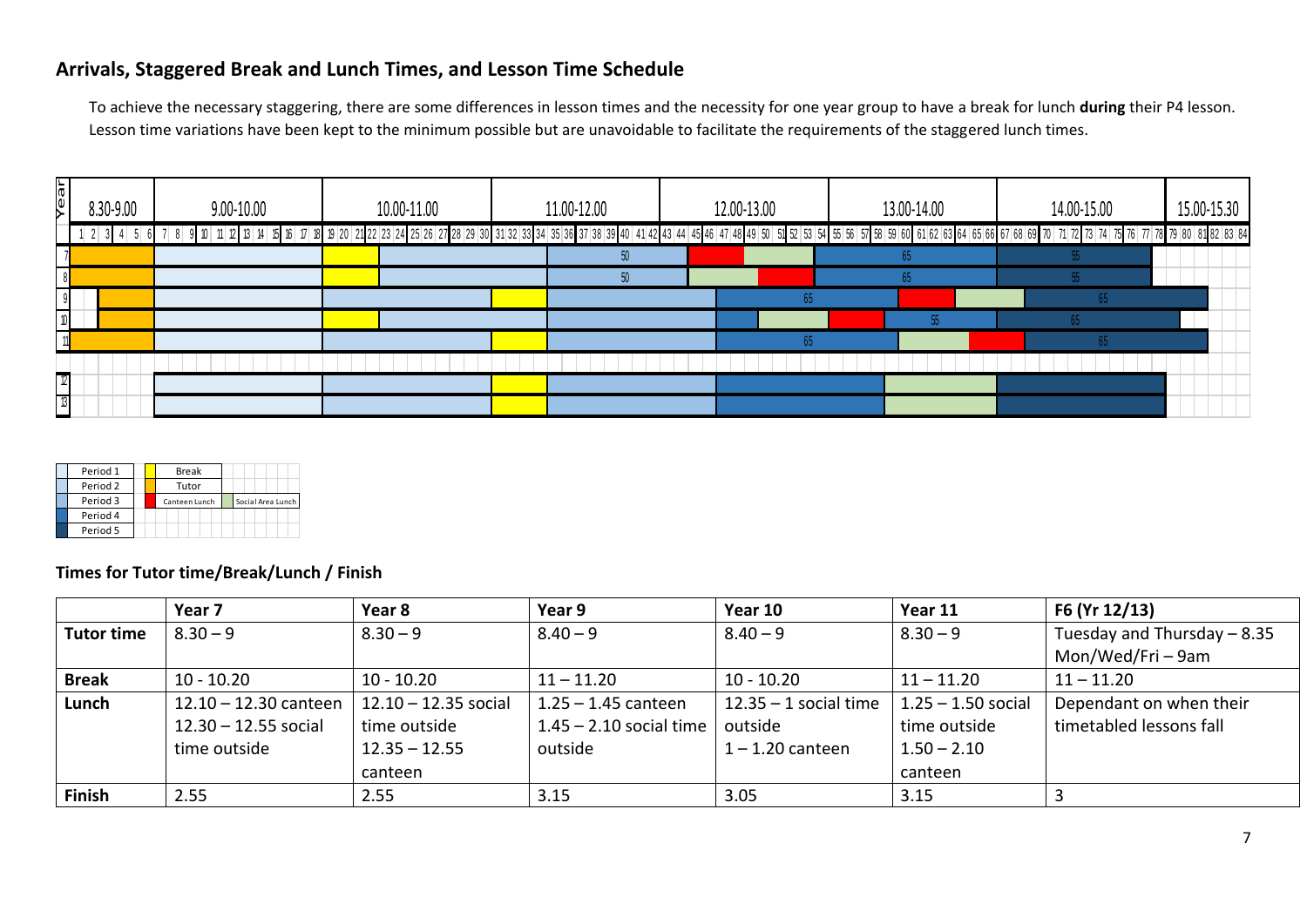# **Fullbrook Sixth Form (F6)**

- Students should arrive for an 8.35 tutor time start on Tuesdays and Thursdays.
- On Monday, Wednesday and Friday they should arrive for lessons to start at 9am.
- Students must turn right on entry through main gate and proceed round outside of school to F6 building.
- The LRC will be a study space for F6 students only so will be within F6 bubble/zone
- F6 students will have access to school computers and their own devices should they wish.

### **First Day of school – 3 September 2020 - Years 7 - 11**

- Year 7 should arrive at 8.30am. They will be directed to the tennis courts where their tutor will meet them and escort them to their tutor base in their zone in East Block.
- Year 8 and 9 must arrive at 10.25am. Year 8 will turn right at the gate and go to West block and the rooms above the canteen.
- Year 9 will enter via the student entrance and proceed via the one way system to tutor rooms in central block.
- Year 10 must arrive at 10.30am. Students should enter via the student entrance and follow the one way system to their rooms on the English and maths corridor.
- Year 11 must arrive at 10 20am. Students should enter via the student entrance and follow the one way system to their rooms.
- There will be no break on the first day, students will go straight from their extended tutor time to period 3 at 11.20am.

#### **Fullbrook 6**

- Year 12 students should have enrolled by Tuesday 1 September and will then meet with their tutors at 10.00am on Thursday 3 September. Lessons will start at Period 3 (11.20 am).
- Year 13 will meet with their tutor at 10.30am on Thursday 3 September. Lessons will start at Period 3 (11.20 am).

#### **Expectations on school site – maintaining a COVID-19 secure environment**

- Students are expected to arrive at their staggered times for AM registration
- Students will be provided with hand sanitiser to use at the gates and are expected to go straight to their timetabled classroom in their year group zone / bubble via the marked one way system. Under no circumstance should students loiter together before or after lessons.
- Forming year group bubbles in line with government guidelines, enables students to interact with one another within their year group, thus enabling changes in groupings so that lessons can be taught in sets, option groups and specialist subject groups.
- Each year group will have a zone in the school. A zone consists of allocated classrooms. Students will take the majority of their lessons in their zone.
- It is very important for students to stay in their zone so as not to breach bubbles. Bubble breaches will be recorded and appear as incidents on our behaviour tracking system, PARS, even if the student makes a mistake because it is needed for NHS Test and Trace procedures.
- Teachers will move between year groups and thus zones, maintaining COVID-19 security through social distancing and hygiene measures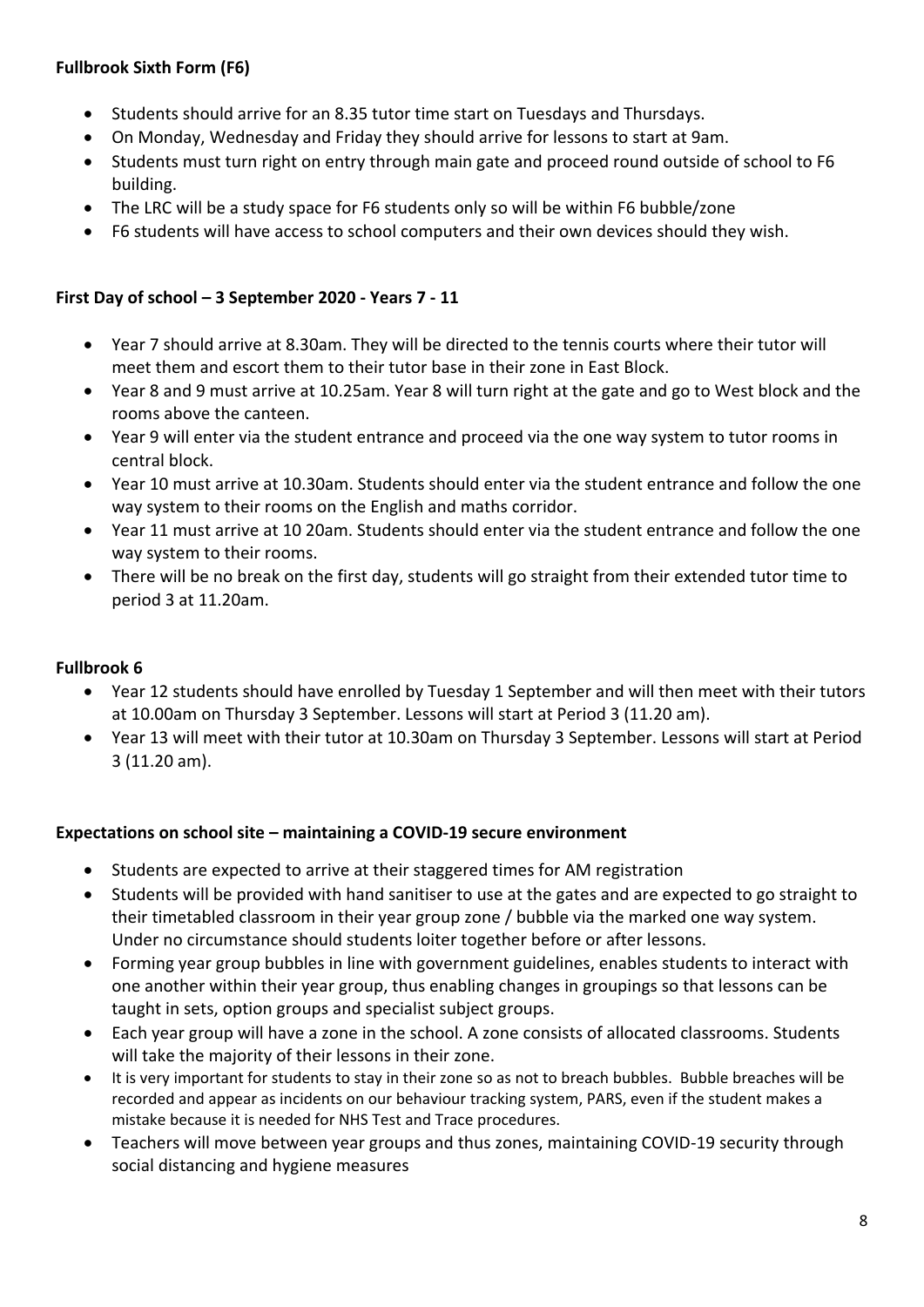- To study some subjects, students will go to subject specialist rooms like Design Technology rooms, IT rooms, practical science rooms. COVID-19 securing will be maintained by the room being cleaned between each lesson.
- Although students can mix with one another within their year group bubble, teachers will be working across year group bubbles and so must continue to follow social distancing guidelines from students and each other to maintain COVID-19 secure measures. Teachers will teach from the front of the classroom maintaining 2m distance from students. (Like the technical area in football matches!). **Students must not deliberately encroach into the teacher designated area. Failing to comply will be viewed as a serious breach of COVID 19 secure measures and the student will receive an FTE for threatening behaviour.**
- Students do not line up for lessons, they remain in their classrooms waiting for their teacher if they do not have a room change. If they do need to change rooms within their zone they should enter the classroom, take their seat and ready themselves for learning on arrival of the teacher. This means students will have short periods of time unattended in classrooms. Teachers will move to their next room as soon as possible. Students will be expected to complete a learning activity to complement and reinforce their knowledge and learning while waiting for their teacher. The highest standards of behaviour will be expected from students even whilst unsupervised.
- When the teacher arrives in the classroom, students should stand. This gives the opportunity for movement and clearly signifies the start of the new lesson.
- Breaks and lunch times will be staggered and students will have an allocated year group outside social space.
- Students are expected to follow all government hygiene guidelines such as washing their hands or using hand sanitiser regularly.
- Students are expected to adhere to the marked one way system at all times.
- Students can only use their own equipment in lessons. They cannot borrow or share equipment or any other items including drinking bottles.
- Students who need to wait for each other to go home (e.g. siblings), must wait in their bubble classroom until the agreed meeting time and then make their way to meet outside the front gate.
- **Students should not deliberately breathe on, sneeze, cough or spit at or towards any other person. Failing to comply will be viewed as a serious breach of COVID 19 secure measures and the student will receive an FTE for threatening behaviour.**

# **Toilets**

- Posters in the toilets show government guidance on hand washing and should be followed. Hands should be washed for 20 seconds. The link below shows the correct hand washing procedures as outlined by the NHS.<http://www.fullbrook.surrey.sch.uk/coronavirus/>
- Students are expected to use the toilets at their allocated breaks and lunches and therefore will be within their year group bubble.
- Students will be required to use hand sanitiser on the way in and way out of the toilet, as well as washing their hands.
- Breaks and lunches are staggered to reduce the numbers of students who will be using the toilets at any one time.
- Toilets will be cleaned between the staggered breaks and lunches.

# **Social Time – Canteen, Break, lunch, playground**

- Students will not have access to the canteen at break.
- We are working with Innovate, our catering provider, and we hope to be able to offer a "Grab n Go" style service within the students' zoned area at break
- Students must queue safely and adhere to all hygiene guidelines when using the canteen at lunch for their allocated slot.
- Each year group will be assigned a playground area. This is to ensure groups who have break/lunch at the same time do not mix to avoid cross infection.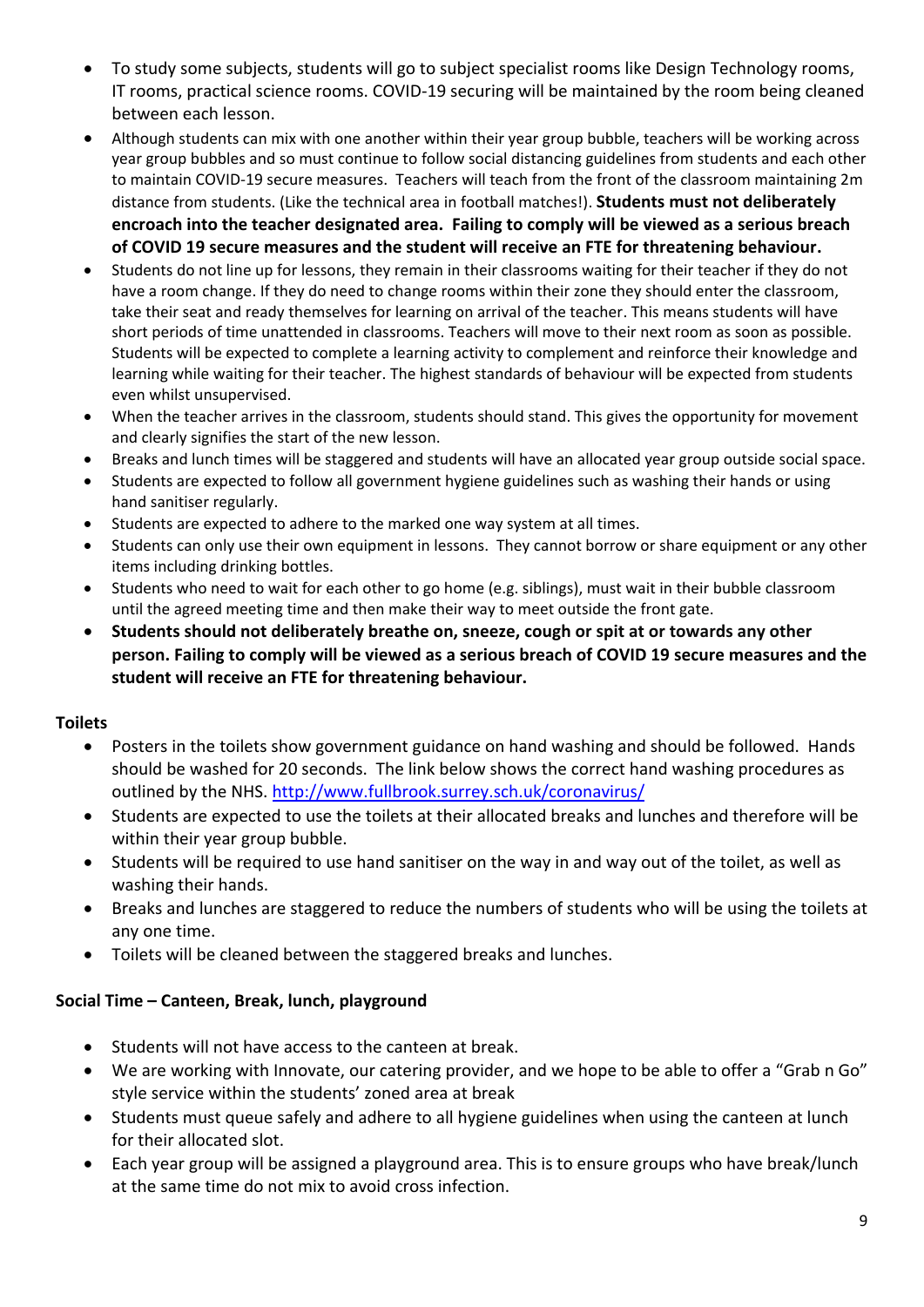- Students must not go to the other playground areas to see students who have their break/lunch at the same time as them. Doing so, compromises the measures in place to try reduce potential passing of the virus and ensuring safety.
- Students should use the 'catch it, bin it, kill it' actions when required and avoid touching your mouth, nose and eyes with hands.
- Students should not share any items including drinking bottles during school hours.

## **PE lessons**

- On days that students have PE lessons they should wear their PE kit to school.
- There will be a lockable classroom in their zone for their population to leave their bags and valuables in.
- Essential items should be placed at the bottom of the bag in the locked classroom as the teacher cannot touch or take in the valuables.
- The school would advise leaving personal electronic devices such as phones at home on days students have PE.
- It is the parents' responsibility to ensure home insurance covers any items of value that have been brought to school e.g. phone, smart watches.
- When there is wet weather, classrooms in year group zones may be used to teach the students PE theory content.

## **Fire Drill Positions**

- In the event of a fire, students need to evacuate to the following areas following the one way system
- Year 7 East Block playground
- Year 8 Tennis courts (go out the main school gate and along the public footpath to the tennis courts)
- Year 9 Upper back playground nearer to steps
- Year 10 Lower back playground (off Science block)
- Year 11 Lower back playground (beside HOL office)
- F6 Upper back playground nearer to football arena.

# **If COVID 19 symptoms are displayed:**

- If a student is experiencing symptoms of the coronavirus it is imperative the school is notified.
	- o If symptoms are experienced in school the student must immediately inform their teacher (see actions in next paragraph below).
	- $\circ$  If symptoms are experienced at home you must inform the school as soon as possible so that track and trace measures for anyone who has been in contact with the student can be activated. The NHS Test and Trace Programme sets out the following responsibilities for each individual:
		- booking a test
		- providing details of close contacts
		- self-isolating
		- communicating test result outcome the day it is received
	- $\circ$  Symptoms include High temperature, new and continuous cough and loss of, or change in, your normal sense of taste or smell (anosmia) - please see link to the governments educational poster.

[https://assets.publishing.service.gov.uk/government/uploads/system/uploads/attachment\\_](https://assets.publishing.service.gov.uk/government/uploads/system/uploads/attachment_data/file/886276/COVID19_guidance_education_poster.pdf) [data/file/886276/COVID19\\_guidance\\_education\\_poster.pdf](https://assets.publishing.service.gov.uk/government/uploads/system/uploads/attachment_data/file/886276/COVID19_guidance_education_poster.pdf)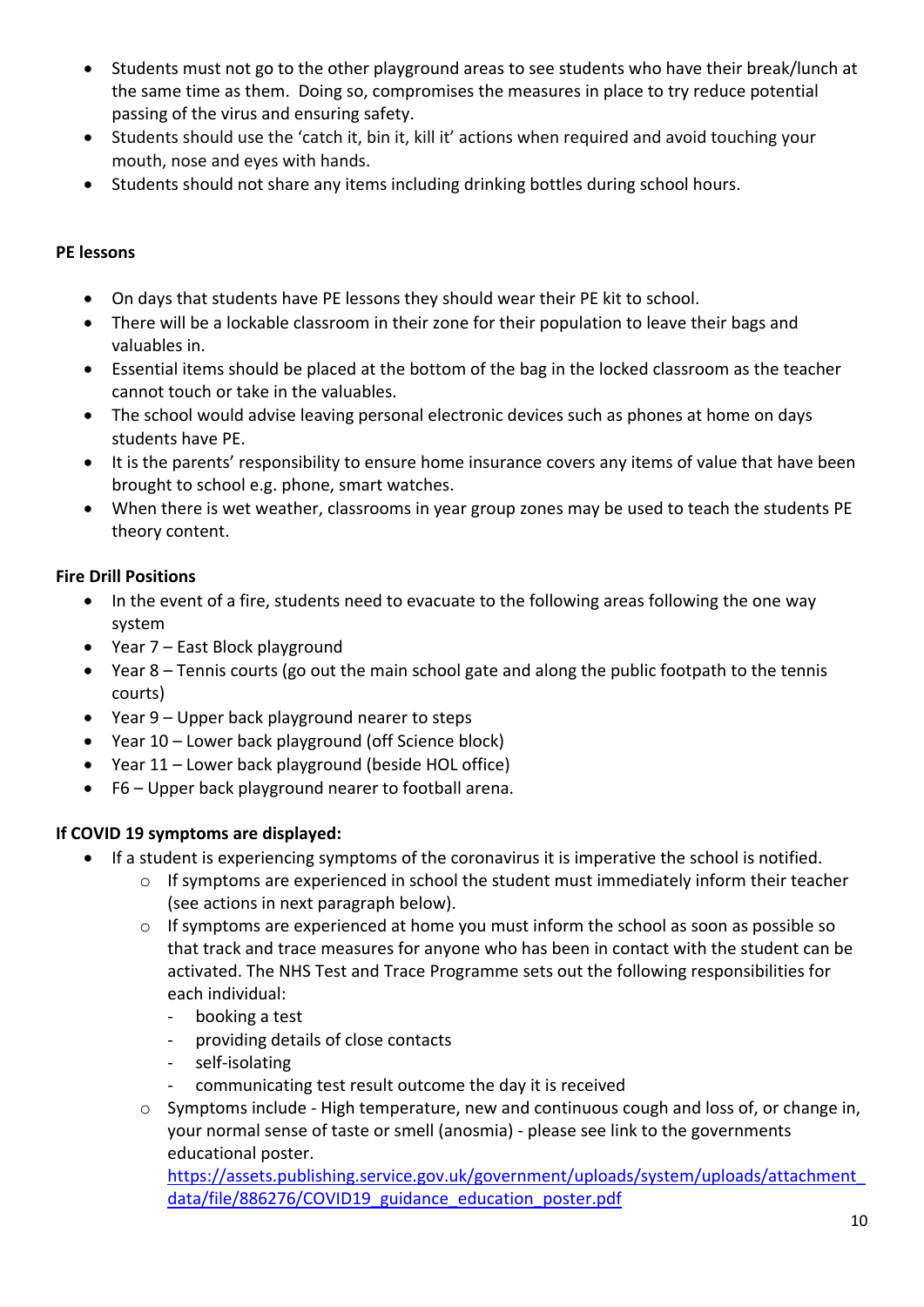#### **Actions in school if student experiences symptoms:**

- If a student is experiencing COVID 19 symptoms they must inform a teacher or member of duty staff immediately.
- The student will be sent straight to reception staff who will quarantine them in the medical room where they will be isolated.
- Parents will be contacted immediately to collect the student.
- Government guidelines states "*When a child, young person or staff member develops symptoms compatible with coronavirus (COVID-19), they should be sent home and advised to self-isolate for 7 days and arrange to have a test to see if they have COVID-19. They can do this by visiting [NHS.UK](https://www.nhs.uk/conditions/coronavirus-covid-19/testing-for-coronavirus/ask-for-a-test-to-check-if-you-have-coronavirus/) to arrange or contact NHS 119 via telephone."*
- If the test is positive, all students that have been in contact with the student within the zone and any staff where social distancing has been breached, will be sent home to self-isolate for 14 days. If the test result is negative, all students and staff can return. If the test is positive all students and staff must remain at home and seek a test as soon as possible. They can return after 14 days if no symptoms have developed or when they receive a negative test result, whichever is the sooner.

#### **1.5 Rewards and Sanctions**

- Students are expected to follow the Fullbrook Way (Respect, Safety, Environment, Learn, Make the Right Choice) in school at all times. If they do not the **Warning 1/2/3** and **Walkabout system** will be followed by the teacher (see P12).
- Students are expected to adhere to the PED policy. (see P12). If they do not, the **Warning 1/2/3** and **Walkabout system** will be followed by the teacher.
- Students will be rewarded through our merit and growth mindset policy as well as personal teacher recognition and Pastoral student of the week.

#### **Late to school**

If a student arrives late to school the punctuality policy below will be activated



#### **Punctuality Policy**

Calculations start from the beginning of each term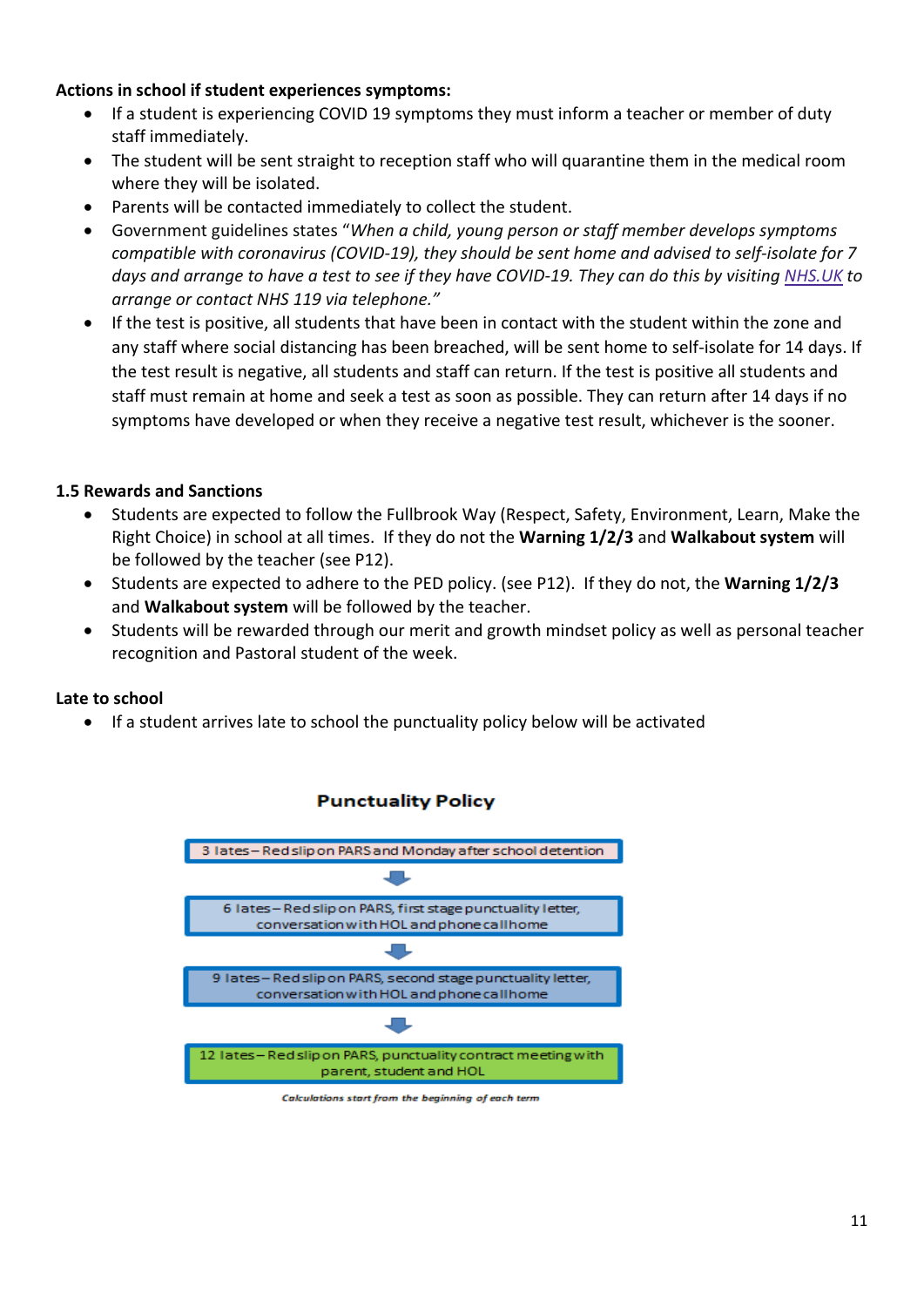#### **Warning system & Walkabout**

- In class W1 = Teacher will issue a warning to the student, the behaviour will not be recorded.
- In class W2 = Teacher will issue a W2 to the student, the behaviour will be recorded and the parent will be informed by the class teacher.
- In class W3 = Teacher will ask the student to stand outside the classroom. The student will be placed on 'shadow timetable' in the year group bubble by a Senior member of staff on Walkabout. The behaviour will be logged and the parent will be informed.

#### **Detentions**

- Detentions will take place in the canteen and hall on an allocated day Monday.
- Lates: If a student accrues 3 x lates the student will receive a 30 minute detention.
- W2: If a student accrues 3 x W2 the student will receive a 30 minute detention.
- W3: If a student accrues a W3, the student will receive a 45 minute detention.

#### **PED/mobile phone policy**

#### **In lesson**

- PEDs can be used in lessons for educational purposes if the teacher writes PED on the board.
- PEDs will not and are not allowed to be used for listening to music while completing tasks, revision, tests etc.
- Strikes for misuse of a PED in a lesson will be issued by classroom teachers.
- If a student receives a strike, it will be logged and recorded on a centralised spreadsheet. Student will be required to sign an agreement at the end of the day and a letter and copy of agreement will be sent home to the parent.
- If a student receives a second strike, it will be logged and recorded on a centralised spreadsheet. The Pastoral Lead will inform the parent.
- If a student receives a 3rd strike, the Pastoral Lead will inform the parent and the student will no longer be allowed a phone on their persons in school.
- If a student reaches 3 x strikes in one lesson, walkabout will be informed, the student will be removed to shadow, it will be logged on centralised spreadsheet, parent will be informed, the student will no longer be allowed to have phone on their persons in school. They will receive Inclusion as a sanction.

#### **Out of lessons**

- Students can use their PED at social times in the canteen and outside ONLY.
- Students are not allowed to have their phone out in the corridor or school buildings before, during or after the school day.
- If a student has their phone out in the corridor or school buildings their name will be logged and recorded and the 3 strike rule will be in operation as above.

#### **Positive Touch and Physical Intervention**

 There may be times when a student's behaviour requires staff to use physical intervention to ensure the students' own safety, the safety of other students and staff, or that property is not seriously damaged.

**Fullbrook** School will be guided by the following principles in these circumstances, in line with the advice from the Surrey Accredited Training Centre: